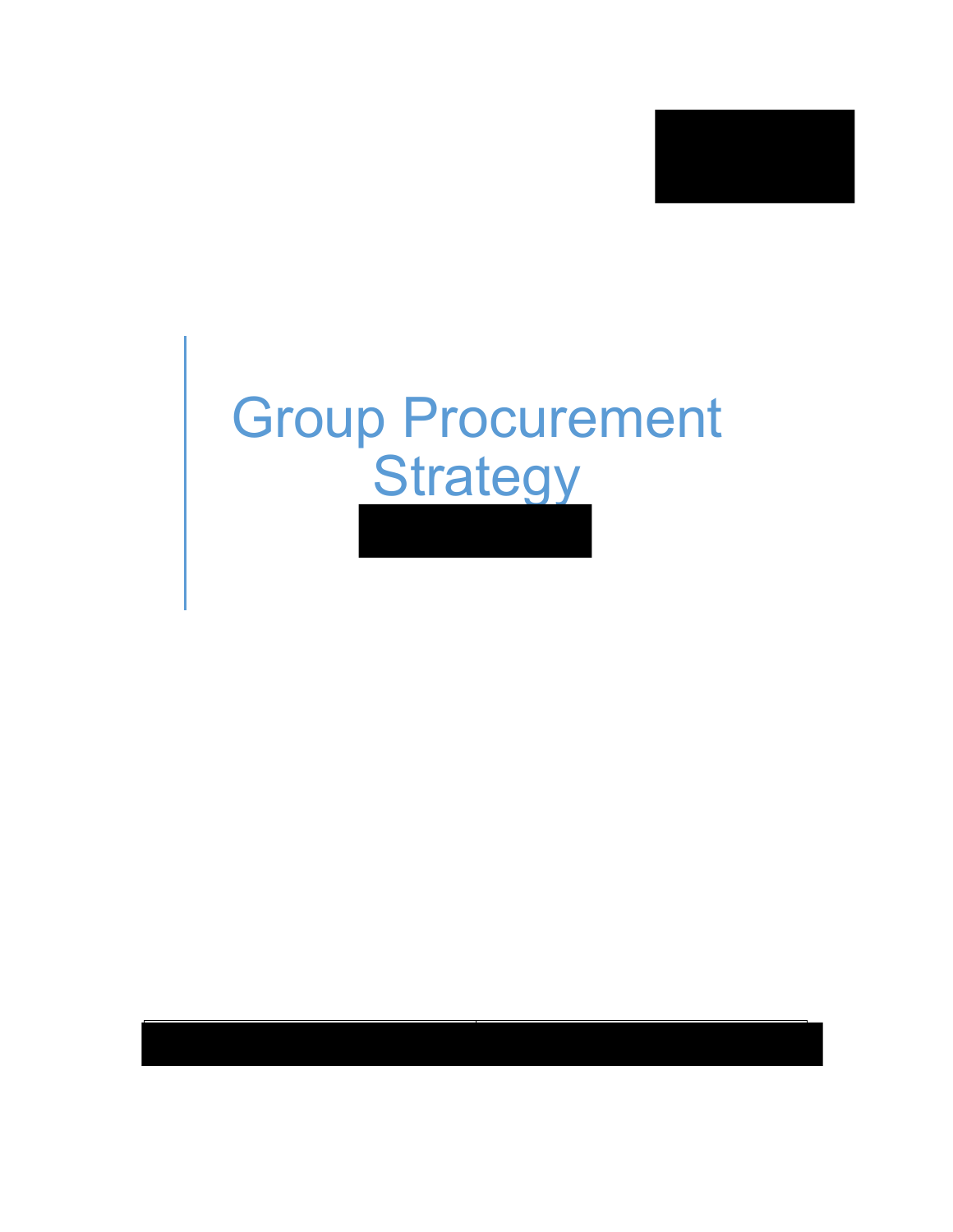#### Introduction

Places for People Group are one of the largest property management, development and regeneration companies in the UK. We own or manage over 143,000 homes in a mixture of different tenures and have assets of more than £3 billion.

With over 5,100 FTE, we are a unique organisation that provides a diverse range of products and services to create high quality, safe and sustainable communities.

We are uniquely placed to deliver sustainable communities by virtue of our portfolio of products and services, which incorporate the following brands:



- Castle Rock Edinvar is our housing provider and neighbourhood management company in Scotland
- Places for People Scotland is a subsidiary of Castle Rock Edinvar

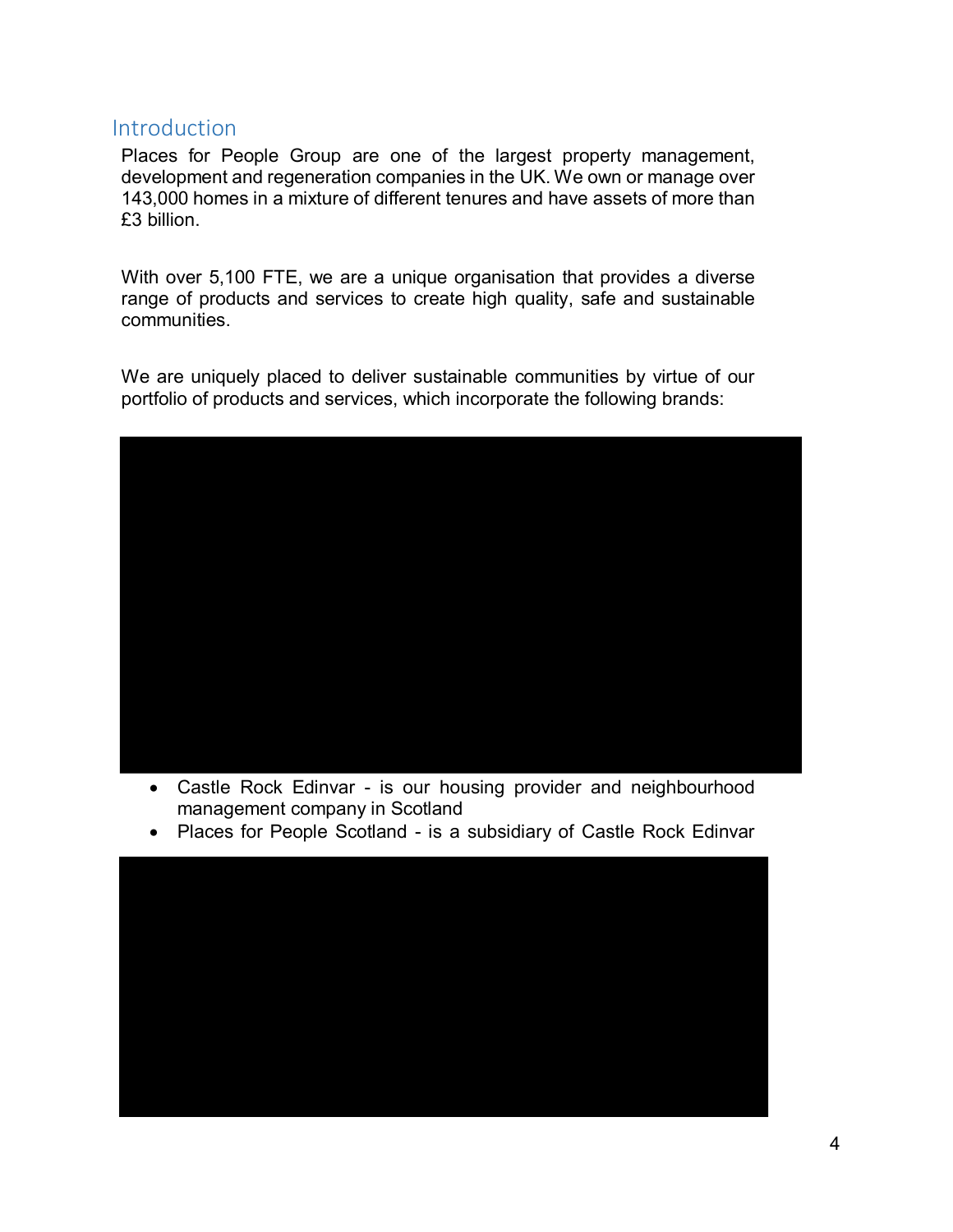

# Procurement Function

The goods and services we buy are largely paid for from public funds so we have a legal and moral duty to ensure that value for money is achieved.

Place for People Group endeavours to purchase goods, services or works from internal and external suppliers to achieve the optimum balance of cost, benefit and management of risk which meet the needs of all stakeholders and the communities we work in. Over and above this we strive to be the best provider of procurement and procurement innovations within the Housing Sector.

All procurement processes must:

- Achieve Value for Money for our Customers and Places for People Group
- Be consistent with the highest standards of integrity
- Ensure fairness and transparency in the award of contracts
- Comply with all Public Procurement legislation
- Support Places for People's Visions and Values
- Comply with our Purchasing Manual Procedures
- Play a key role in the overarching Places for People's Value for Money Strategy.

The purpose of this document is to clarify, communicate and to embed the Places for People Group approach toward such principles as collaboration across public spending bodies, e-procurement, harnessing economies of scale and connecting this with supporting local businesses, Small Medium Enterprises and Social Enterprises to unlock cashable and non-cashable savings.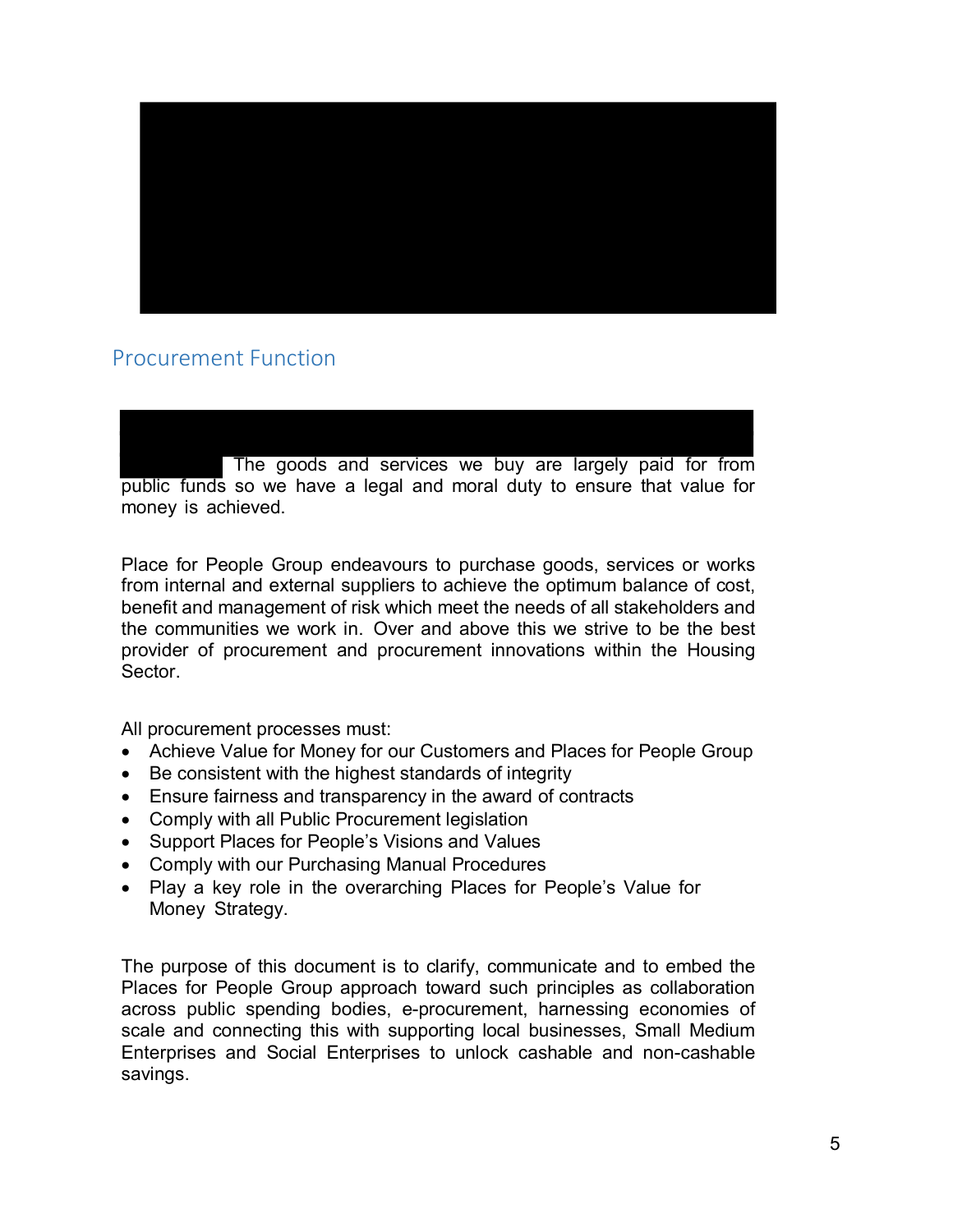### Procurement Strategy Statement

Places for People and all of its subsidiaries aim to deliver greater Value for Money and efficiency in all that we do. Every regulated procurement conducted in line with our Procurement Strategy means that we must:

- Support our organisation in the delivery of well managed housing of appropriate quality.
- Assist our Development operations in building and creating Neighbourhoods of Choice where people choose to live and work with homes to buy and rent.
- Assist our organisation in ensuring that our vulnerable customers have access to appropriate and diverse services tailored to their individual need.
- Engage in sourcing products that give our customers an appropriate degree of choice and protection.
- Ensure the procurement has a sustainable procurement duty in that the activity promotes an improvement to the wellbeing of Places for People Group, Customers and Communities, that facilitates the involvement of SME's and other third sector bodies as well as promoting innovation
- Operate in a mixed economy with access to a diverse and competitive range of suppliers providing quality and value for money goods and services all within the bounds of affordability that are fairly and ethically traded
- Select suppliers on the basis of most economically advantageous rather than on lowest cost alone.
- Ensure compliance with the relevant and most current public procurement legislation including all OJEU requirements and protect the organisation from the considerable risks associated with procurement not being properly conducted
- Use a fully auditable electronic means of tendering to create, publish and evaluate sourcing projects no matter their size and complexity. This electronic system is free of charge, will ensure all opportunities are advertised correctly via the correct channel and fully including SME's, significantly reducing the risk of corruption and bribery.
- Ensure that our customers and leaseholders have an opportunity to be involved in the procurement decision making process, with clear regard for their views and empower them in the use of procurement skills and information.
- Be open and available for customer scrutiny in order to develop the procurement service and drive continuous improvement
- Assist in enabling all of our operational teams across the group to perform their functions efficiently, effectively and economically (VFM)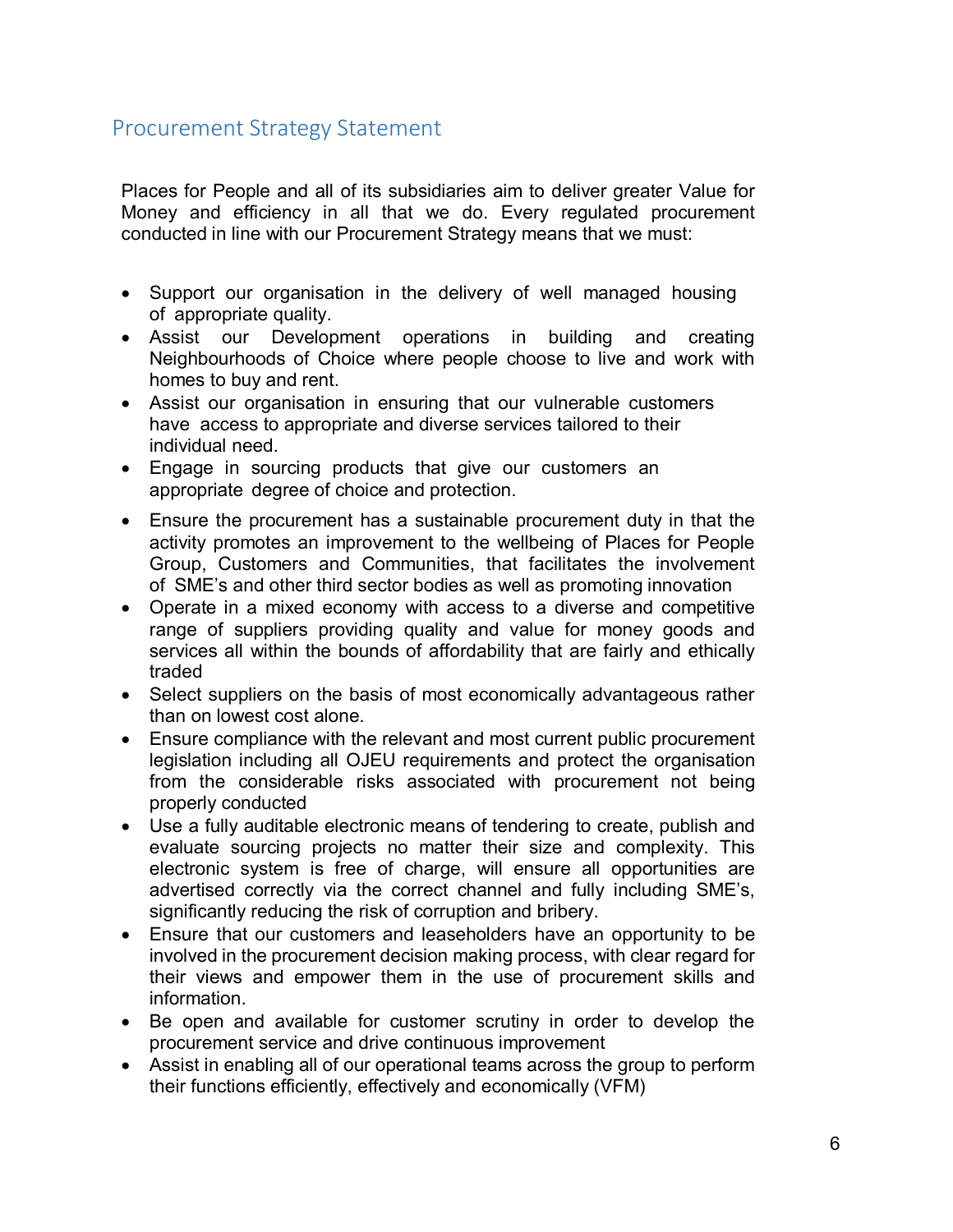- Help deliver financial viability and continuously align with the Corporate Business Plan.
- Adopt and promote sustainable procurement best practice and follow our sustainable procurement policy in order to safeguard the local and global environment whilst achieving value for money.
- Ensure that our suppliers meet the groups and any legislative social, economical and environmental wellbeing targets and local priorities when working for us and most importantly in our communities
- Ensure our suppliers target high levels of customer satisfaction and respect.
- Manage and mitigate the supply chain risk

• Ensure suppliers adhere to the payment of the living wage to persons involved in producing, providing or constructing the subject matter of regulated procurements.

• Ensure suppliers meet the minimum safety requirements set out by current relevant legislation and/or group policy.

- Maintain a purchasing governance structure and purchase to pay process with clear roles, responsibilities and accountabilities for purchasing decisions and effective controls to ensure the proper use of public funds.
- Maintain all efforts to pay all suppliers and contractors within 30 days so far as reasonably practicable
- Ensure all employees have a clear understanding of their role in procurement and what is required of them.
- Continue to involve customers in influencing key procurement decisions, allowing customers to shape areas such as strategy, specification, questions, assessment, interview and award.
- Embed e-procurement solutions into our everyday purchasing functions
- Establish clear procurement benchmarking protocols both internally and externally with industry peers
- Ensure commodity appropriate Key Performance Indicators or Service Level Agreements are put in place on all contracts and are reviewed at regular intervals
- Embed the value for money strategy in all that we do
- Maintain a contracts register for all contracts that have been conducted under a regulated procurement and publish as required by current legislation.
- Work with our economic development teams to establish links between our worklessness schemes and our supply chain as well as instilling targeted recruitment and training principles within appropriate tenders.
- Encourage and breakdown barriers to small firms, social enterprises and voluntary sectors in order to work with us.
- Enforce via contractual documents all community benefits as required by legislation.
- Establish the principles of partnering where appropriate within the Procurement Process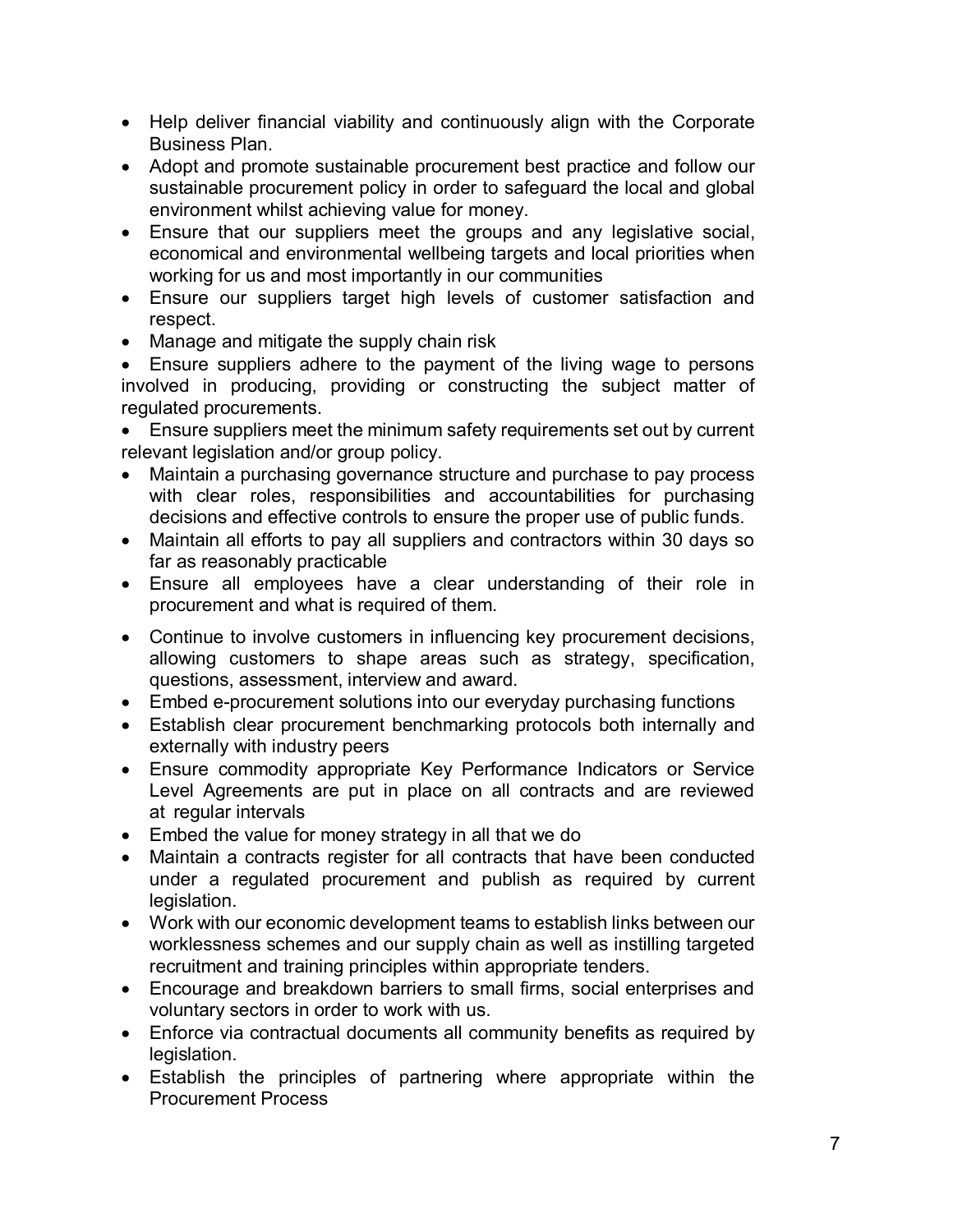- Where required produce and publish, via the internet, an annual procurement report on our regulated procurements as soon as practicably possible after the end of each financial year, adhering to current legislation.
- Utilise Consortia or Collective Procurement options where benchmarking highlights them as the most appropriate option for cost and quality of product required.

### **Policy**

This procurement strategy aims to build on the work completed since the establishment of the Group Purchasing team in 2005.

Any action plan generated from the strategy will be reviewed in line with the business plan setting process and will be updated as necessary to reflect progress, actions, , changes in legislation and any new agendas on the procurement landscape.

# Delivering the Strategy

We recognise that our procurement decisions for goods, services and works have a major value for money impact, both locally and globally and throughout each service area.

Places for People through its overall procurement strategy for the Group will therefore strive to challenge the need for consumption of goods and services as a precursor to use and promote where possible taking the total cost ownership (including social, economical and environmental factors) into account in the procurement decision making process when awarding contracts and supply agreements across all company expenditure.

Places for People Group acknowledge that procurement strategies are not one size fits all and will engage meaningfully with both internal and external customers before agreeing a sourcing solution appropriate for the diverse needs of the organisation and its customers. Our operational teams must also ensure that they are clear and concise with their requirements in order to procure successfully.

To achieve value for money when procuring goods, services and works we will use our group volume and considerable economies of scale to deliver the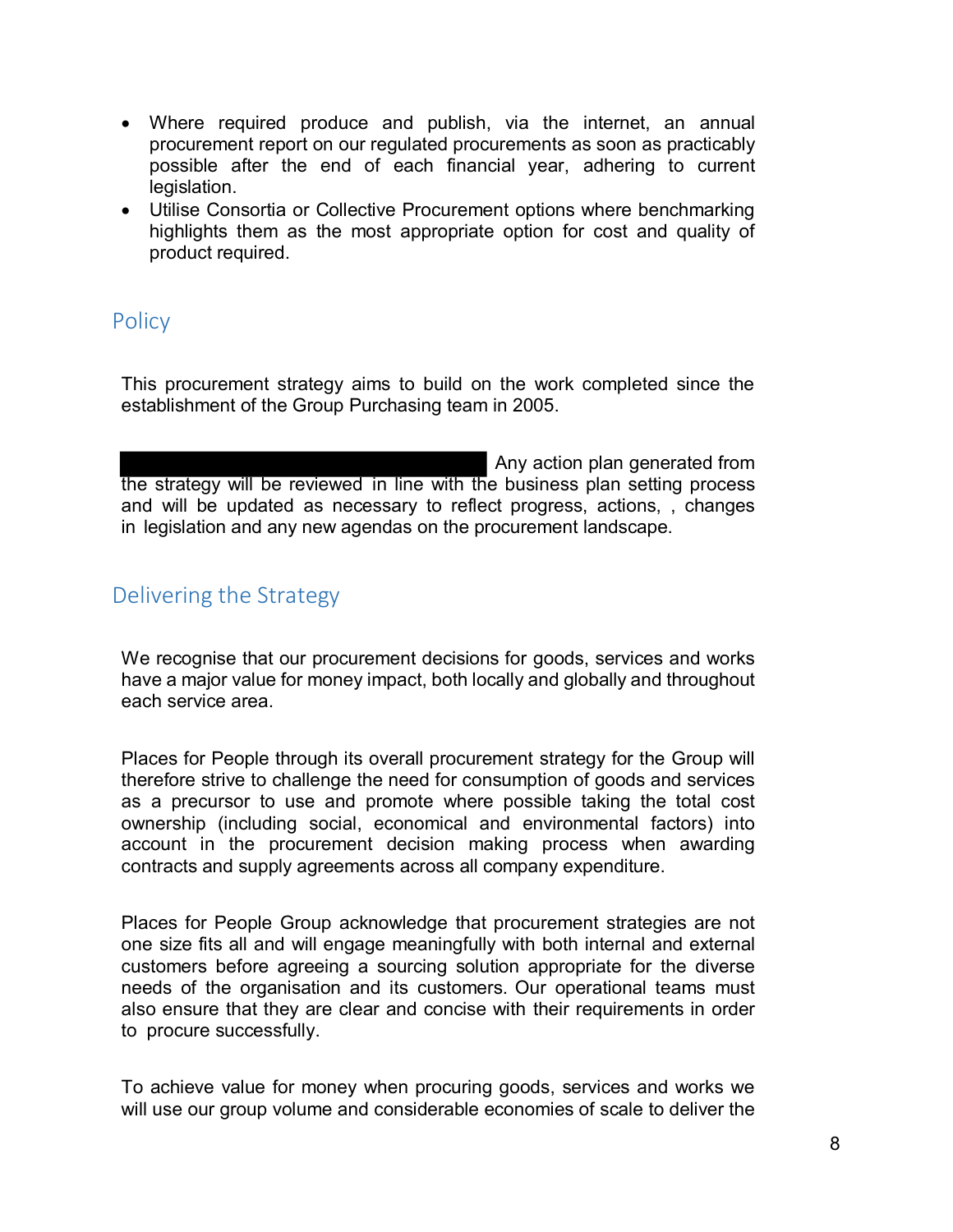benefits of greater purchasing power to our customers and balance that benefit with high quality local delivery. Where appropriate we seek to work collaboratively with industry established consortiums to obtain better costs and quality of product where we do not have volume and establish our own collaborative framework hubs where we believe we can offer the benefit of our volume and expertise for wider value for money impact. Furthermore, we will work locally to establish supply networks for the most appropriate commodities where the best procurement strategy is not to procure collectively or collaboratively and thus ensuring our procurement processes do not create barriers to entry to SME and Third Sector Organisations

Risk mapping has enabled us to engage with our most strategic suppliers, actively promoting through a series of workshops best practice for sustainable procurement and we will extend this programme when practical to nonstrategic suppliers. Through these workshops we will raise awareness to suppliers of our VfM, Equality and Diversity and sustainability objectives. We will also do this through our standardised Pre-Qualification Questionnaires, Tender documentation and our website. Further to this we will undertake self assessment diversity health checks with our Contractors.

#### **Objectives**

The Strategic Procurement team within Places for People Group are a central function of the Groups Finance Team. With all members currently either CIPS qualified or working towards this best practice qualification, they deliver a shared service to all of the Group's businesses.

The objectives of Procurement are to:

- Achieve best value for Places for People Group by establishing optimum terms.
- Maximise Places for People Group purchasing power by leveraging volumes for appropriate commodities.
- Assist User Departments and subsidiaries in delivering optimum sourcing solutions, e.g. refining specifications, selection of procurement method.
- Ensure that goods and services meet Places for People's specifications and are delivered on time and in the right quantity/quality.
- Seek efficiencies throughout the procurement process.
- Seek contractual protection against supplier failure/default and compliance with the Group's social, ethical and environmental policies.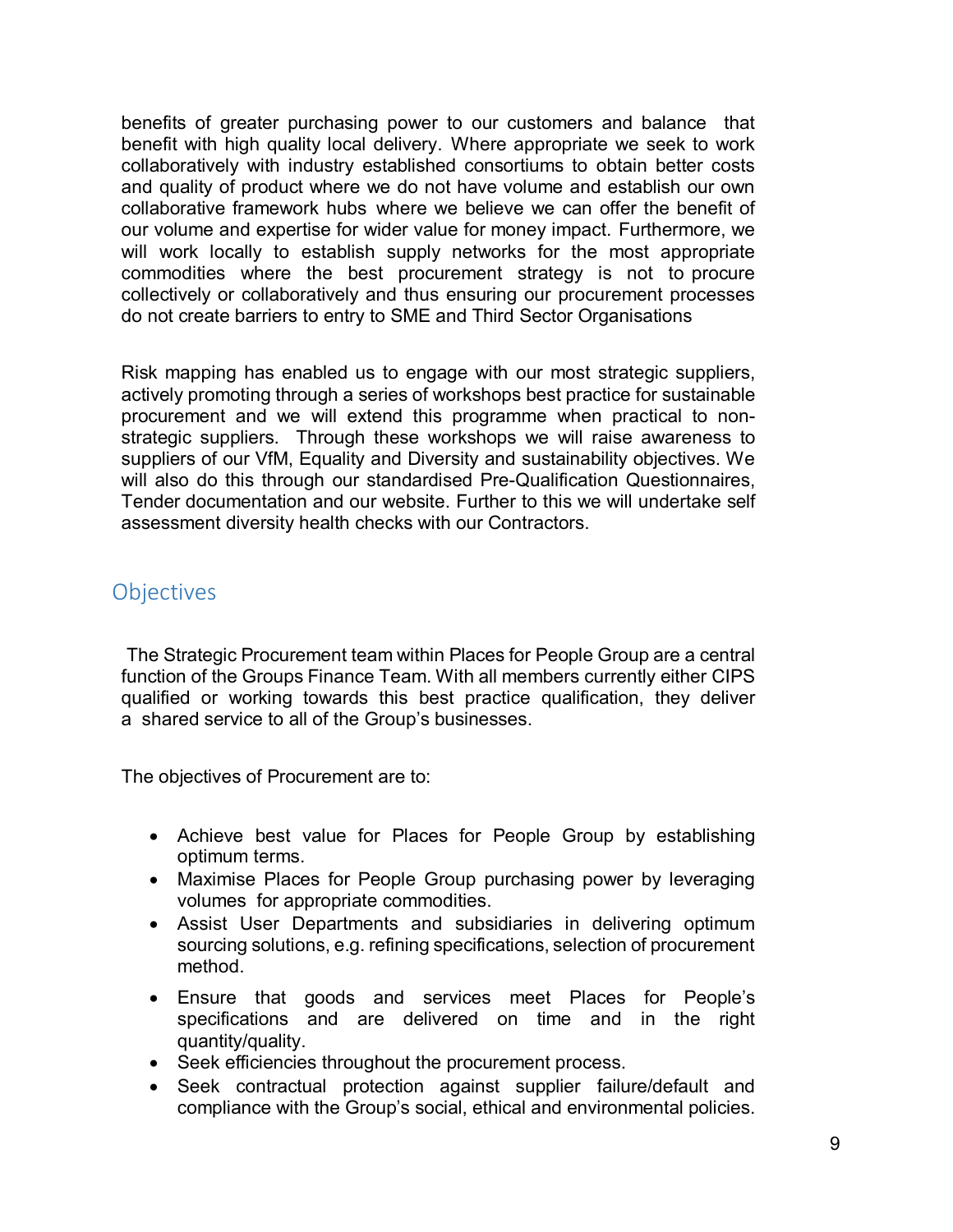• Ensure that the Places for People Group complies with all relevant procurement legislation.

These objectives will be achieved by:

- Adopting where beneficial a cross functional approach to represent the Places for People Group.
- Developing market knowledge and sharing best practice solutions and information relating to pricing, markets, products and suppliers.
- Strategic sourcing.
- Ensuring that Goods and Services are purchased from established Group contracts.
- Selecting suppliers fully capable of meeting the specification, of supplying on time at a competitive price and of guaranteeing continuity of supply over the contract period in the market places in which the Group operates.
- Harnessing the power of fair competition between suppliers.
- The adoption of common Group-wide specifications and products.
- Standardising purchasing policy and procedures.
- Identifying opportunities to optimise tax and currency positions related to purchasing activity.

Through the Group Purchasing team we will determine and manage the corporate supply chain risks to the organisation in developing a sustainable supply chain. We will identify commodities and suppliers that are strategic to the Places for People Group and work with them to ensure their viability and our consistency of supply. To assist in mitigating supply chain risks we will continue to validate all contracted suppliers' health & safety, financial, social and environmental credentials appropriate to the marketplace.

We will work with suppliers to drive efficiencies out of their processes and make improvements to the specification of goods and services supplied to Places for People Group and consider the costs/benefits of social, economical and/or environmentally preferable goods and services as alternatives

We will continue to raise awareness of our procurement work by communicating the VfM strategy, Procurement Strategy, procurement policy and procedures internally and externally to our stakeholders, including staff, customers and suppliers and encourage staff to actively review their consumption of goods and services by embedding these principles. To aid such reviews, we will gather management data from strategic suppliers to enable all group service areas to monitor, manage and improve on goods and services provided. In addition, we will further monitor supplier management